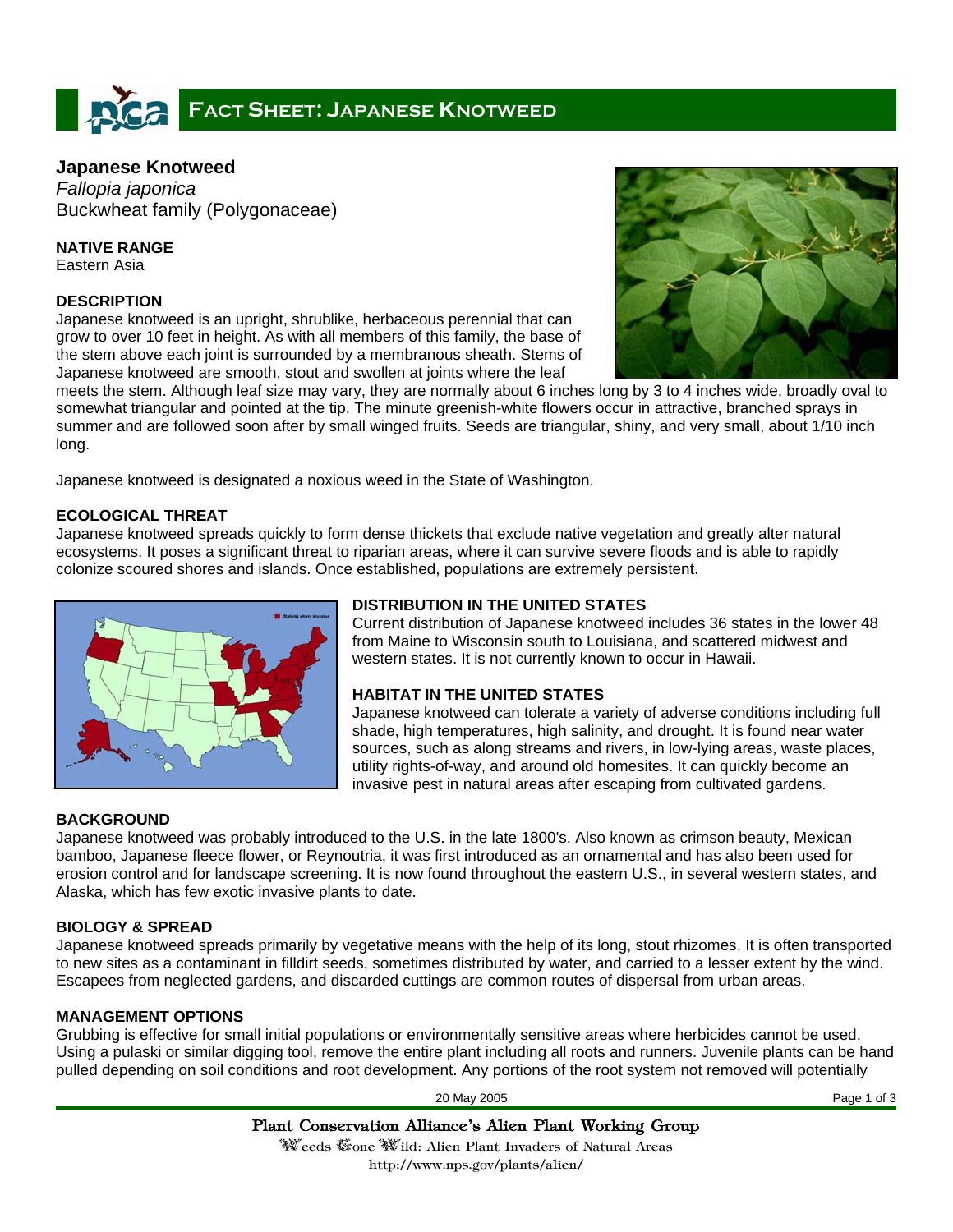resprout. All plant parts (including mature fruit) should be bagged and disposed of in a trash dumpster to prevent reestablishment.

#### *Chemical*

#### *Cut stem application*

Use this method in areas where plants are established within or around non-target plants or where vines have grown into the canopy. This treatment remains effective at low temperatures as long as the ground is not frozen. Cut the stem about 2 inches above ground level. Immediately apply a 25% solution of glyphosate (e.g., Roundup®, or use Rodeo® if applying in or near wetland areas) or triclopyr (e.g., Garlon®) and water to the cross-section of the stem. A subsequent foliar application of glyphosate may be require to control new seedlings and resprouts.

#### *Foliar application*

Use this method to control large populations. It may be necessary to precede foliar applications with stump treatments to reduce the risk of damaging non-target

species. Apply a 2% solution of glyphosate or triclopyr and water to thoroughly wet all foliage. Do not apply so heavily that herbicide will drip off leaves. A 0.5% non-ionic surfactant is recommended in order to penetrate the leaf cuticle, and ambient air temperature should be above 65 ºF.

**USE PESTICIDES WISELY: Always read the entire pesticide label carefully, follow all mixing and application instructions and wear all recommended personal protective gear and clothing. Contact your state department of agriculture for any additional pesticide use requirements, restrictions or recommendations.** 

**NOTICE: mention of pesticide products on this page does not constitute endorsement of any material.**

### **CONTACT**

For more information on the management of Japanese knotweed, please contact:

- Kris Johnson, Great Smoky Mountains National Park, Gatlinburg, TN
- Japanese Knotweed Alliance, http://www.cabi-bioscience.org/html/japanese\_knotweed\_alliance.htm
- Robert J. Richardson, Aquatic and Noncropland Weed Management, Crop Science Department, Box 7620, North Carolina State University, Raleigh, NC 27695-7620, (919) 515-5653, Rob\_Richardson at ncsu.edu

#### **SUGGESTED ALTERNATIVE PLANTS**

Many attractive native herbs and shrubs are available that make excellent alternatives to Japanese knotweed. Contact the native plant society in your state for more information.

#### **OTHER LINKS**

- http://www.invasive.org/search/action.cfm?q=Polygonum%20cuspidatum
- http://nbii-nin.ciesin.columbia.edu/ipane/icat/browse.do?specieId=86

#### **AUTHOR**

Tom Remaley, Great Smoky Mountains National Park, Gatlinburg, TN

#### **EDITOR**

Jil M. Swearingen, National Park Service, Washington, DC

#### **PHOTOGRAPHS**

Tom Remaley, Great Smoky Mountains National Park, Gatlinburg, TN Jil M. Swearingen, National Park Service, Washington, DC

#### **REFERENCES**

Ahrens, J.F. 1975. Preliminary results with glyphosate for control of *Polygonum cuspidatum* Proceedings of the Northeast Weed Control Conference 29:326.

20 May 2005 Page 2 of 3